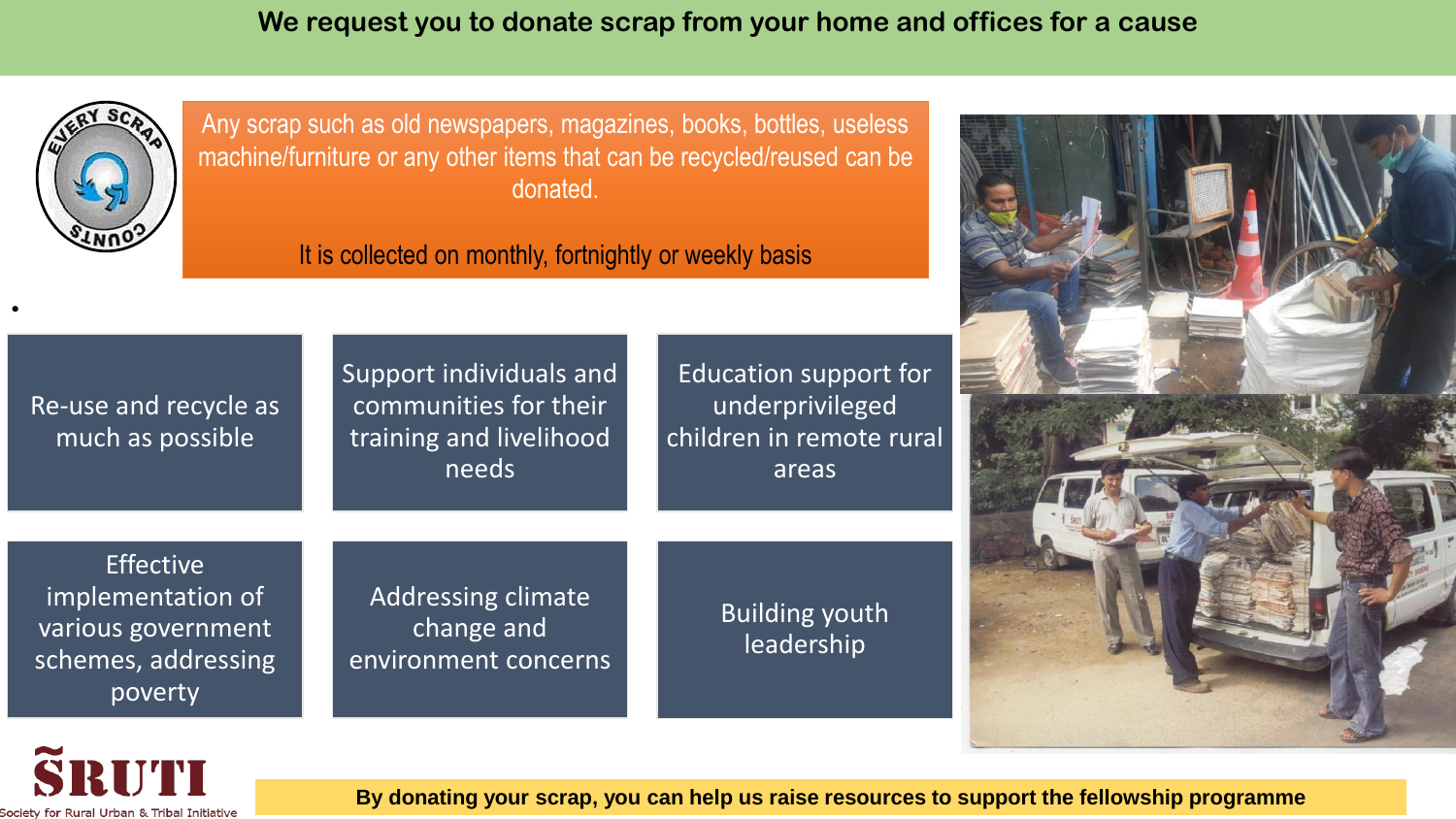

# **SRUTI SCRAP COLLECTION DRIVE**

## Let your trash make a difference!

## **OUR DONORS**

Aga Khan Foundation, Action Aid, Automotive Component Manufacturers Association of India (ACMA), Arkay Hotel, Centre for Science and Environment (CSE), Business & Community Foundation (BCF), D Vaish and Associates, Data Security Council of India (DSCI), Dimension, Doctors Without Borders, Dusty Foot Productions, Ericsson, Eicher Goodearth Pvt. Ltd., Ford Foundation, Global Adv Service, GIZ, Hunger Project, Habitat Library & Resource Centre, Inner Wheel Club, I Partner India, Institute for Social Democracy, Indian Council for Research on International Economic Relations (ICRIER), Kachwaha & comp., Lohia, Mainhardt, Maral Overseas Ltd, Modi Flour Mill, Mott MacDonald, NIIT, Nasscom, National Housing Bank, Paul Hamlyn Foundation, Popular Education and Action Centre (PEACE), Pulsar Knowledge Centre, Population Foundation of India, Radio Mirchi, Realistic -Realtors, RESIDENCE, Shell India, Span-India, SSIPL Lifestyle Pvt Ltd, Tata Power Delhi Distribution Limited (TPDDL), Talking about Reproductive Health and Sexual Health Issues (TARSHI), Taffles, World Bank

**We are collecting scrap from various households, embassies, schools & offices**



**By donating scrap you can contribute to many significant social and environmental causes**